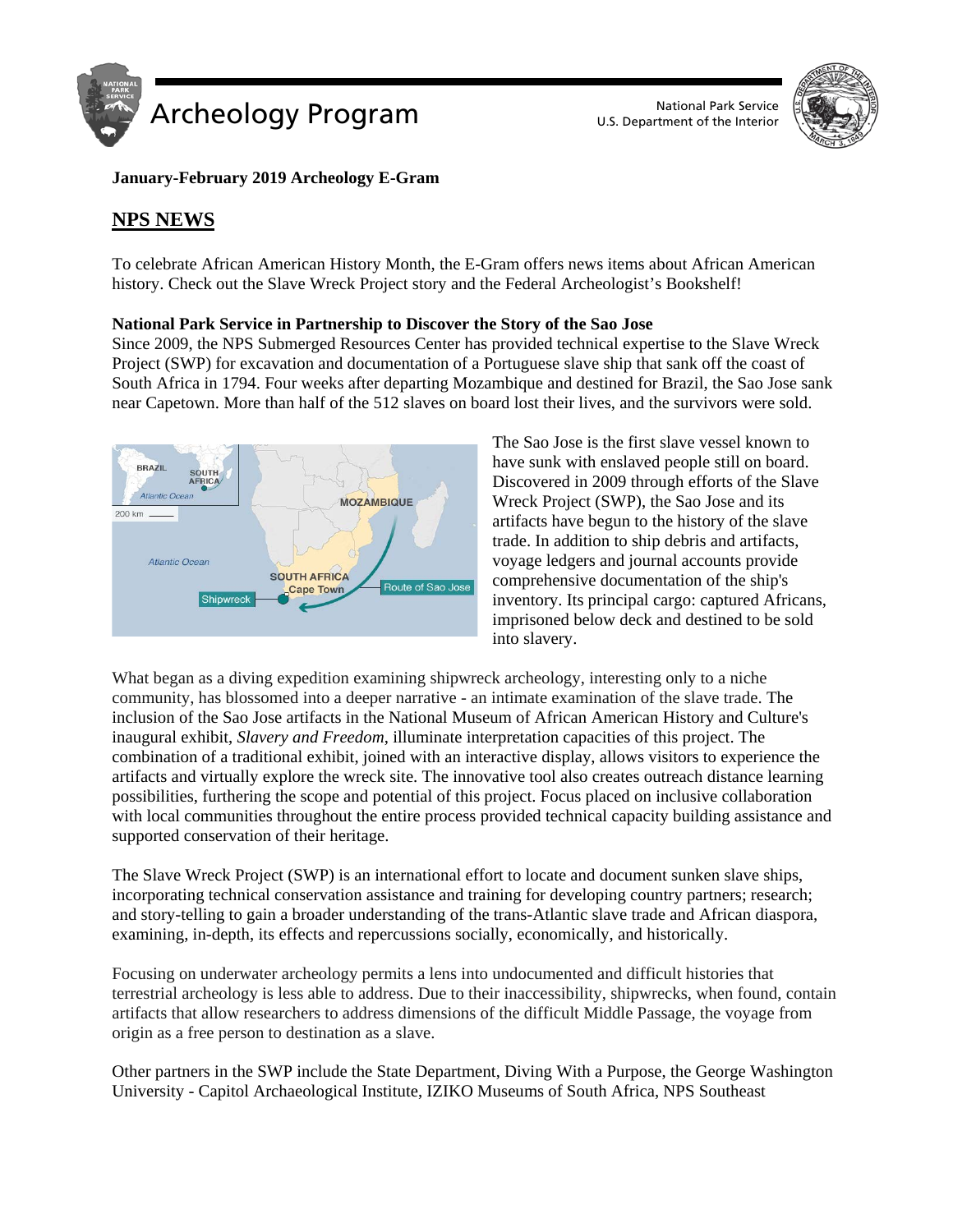Archaeological Center, South African Heritage Resources Agency, and the Smithsonian National Museum of African American History and Culture.

To watch an NPS ArcheoThursday webinar about the Sao Jose investigations, go to *The Slaver Shipwreck Sao Jose Paquete D'Africa: New Perspectives and Possibilities for the Realization of the Black Atlantic Paradigm from Maritime Archaeology* by Stephen C. Lubkemann, George Washington University at https://www.nps.gov/training/NPSArcheology/html/index.cfm#p2

#### *From story by Natalie Williamson, NPS Office of International Affairs Intern*

#### **Lawmakers Propose New Bill Intended to Protect Unmarked African-American Burial Sites**

Cemeteries containing the remains of enslaved or segregated Black Americans have been uncovered in recent years during new construction projects nationwide after going unnoticed for centuries because they were never documented. Now a pair of lawmakers are looking reclaim the missing pieces of the past.

New legislation proposed to Congress seeks to protect undocumented African-American burial grounds across the U.S. and would establish a first of its kind database for tracking the historic sites. The bill, proposed by African American Representatives A. Donald McEachin (VA), and Alma Adams, (NC), would establish the African American Burial Ground Network as part of the NPS.

The bill is intended to "help communities identify and record burial grounds and preserve local history while better informing development decisions and community planning." It would authorize the creation of a federal nationwide database for the cemeteries, house additional information, provide educational materials for surrounding communities, and secure funding for additional research.

#### *From story by Tanasia Kenney, Atlanta Black Star*

#### **Senators Reintroduce Legislation to Preserve Battlefields**

Senators Roy Blunt (MO), Johnny Isakson (GA), and Tim Kaine (VA) reintroduced the Preserving America's Battlefields Act. The U.S. House of Representatives previously passed companion legislation introduced by U.S. Representative Jody Hice (GA), during the 115th Congress. Hice reintroduced the legislation earlier this month as H.R.307. The bipartisan legislation would provide for the restoration of battlefield sites across the country, helping transform them into historic tourism destinations.

The Act would reauthorize the Battlefield Land Acquisition Grants Program, which is a matching grants program that promotes preservation of the Revolutionary War, War of 1812, and Civil War battlegrounds. The Preserving America's Battlefields Acts would increase funding to \$20 million a year. The grants encourage state and private investment in battlefield preservation. The legislation would help foster partnerships between state and local governments, regional entities and the private sector to preserve and conserve the land and enhance the visitor experience at nationally significant battlefields. Historically, battlefields across the country that have been preserved through Battlefield Land Acquisition Grants include more than 30,000 acres in 20 states.

There are 243 Revolutionary War and War of 1812 battlefield sites and 282 Civil War battlefield sites across the country that have been identified as national preservation priorities by the NPS.

#### *Provided by Katie Boyd and Tate O'Connor*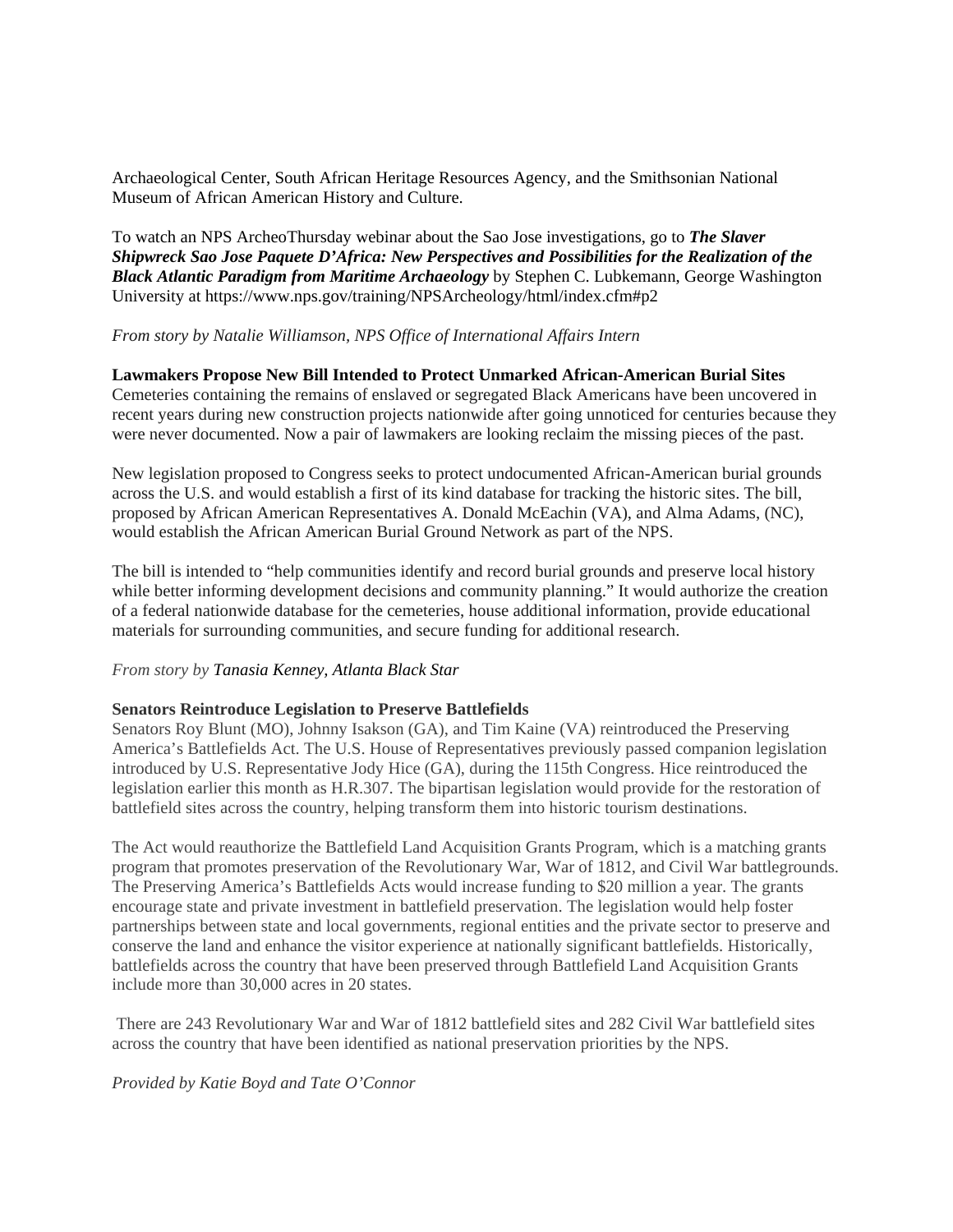#### **South Lake Tahoe Man Sentenced to Prison for Destruction of Archeological Sites**

After illegally digging at prehistoric Native American archeological sites on federal lands in Alpine and El Dorado counties, Nevada, 50-year-old Timothy Harrison, South Lake Tahoe, was sentenced to one year and one day in prison and ordered to pay \$113,000 in restitution.

He was found guilty on two counts of excavation and removal of archeological resources from public lands and one misdemeanor count of unlawful possession of methamphetamine, U.S. Attorney McGregor W. Scott announced. Harrison collected tens of thousands of artifacts from multiple archeological sites, and virtually destroyed two sites.

The case was the product of an investigation by the USFS, BLM, NPS, DEA, FBI, California State Fish & Wildlife Service, California Highway Patrol, and Alpine County Sheriff's Department. Harrison was sentenced by U.S. District Judge John A. Mendez. Assistant U.S. Attorneys Samuel Wong, Christopher S. Hales, and Miriam R. Hinman prosecuted the case.

#### *From story by Paula, South Tahoe Now*

#### **New Mapping Tool for National Park Units on Sea Level Rise**

In 2018, the NPS published *Sea Level Rise and Storm Surge Projections for the National Park Service*. The report details the possible extent of sea level change for coastal parks in the future based upon downscaled datasets from National Oceanic and Atmospheric Administration (NOAA) and the Intergovernmental Panel on Climate Change (IPCC).

Report results can now be explored through the *[NPS Sea Level Rise Viewer](https://www.google.com/url?q=https%3A%2F%2Fmaps.nps.gov%2Fslr%2F&sa=D&sntz=1&usg=AFQjCNEfaaKkbWVQ015AJzE7LrlK7pfFIg)*, an interactive online mapping tool based on mapping design by Craig Tweedie, University of Texas. The sea level rise data are provided as map services and may be incorporated into desktop and web mapping GIS applications. The Southeast Region *Park Atlases* include sea level rise data along with each unit's core operational data. The viewer can be accessed directly from the *Sea Level Change page* on NPS.gov.

Approximately one-fourth of all NPS sites are situated on or near a sea coast. Coupled with other work on coastal risk, the sea level rise viewer provides a tool to help managers identify vulnerabilities, prioritize management action, and guide public investments in sustainable projects. The NPS Climate Change Response and Sustainable Operations Programs provides information for effective park management that addresses sustainability, facilities adaptation, and cultural resources, especially in the coastal zone.

#### **Vandals Hit Tumacacori National Historic Park**

Vandals scratched names into a wall at the Tumacacori NHP and the NPS is asking for the public's help to find out who did it. Special agents with the NPS Investigative Services Branch are assisting park officials with the search. The incident is believed to have happened sometime between 9 a.m. December 26 and 2 p.m. December 27, 2018. The names "Ferny and Nicky" were carved into an interior wall of the park's Convento ruins, a part of the 19th century mission complex.

The graffiti is believed to have happened during the shutdown, as the mission grounds, orchard, maintenance and administrative facilities were closed and entry into these areas was prohibited.

Anyone with information that could help investigators is asked to call or text the ISB Tip Line at 888- 653-0009 or go online to [www.nps.gov/ISB;](http://www.nps.gov/ISB;) tipsters can remain anonymous.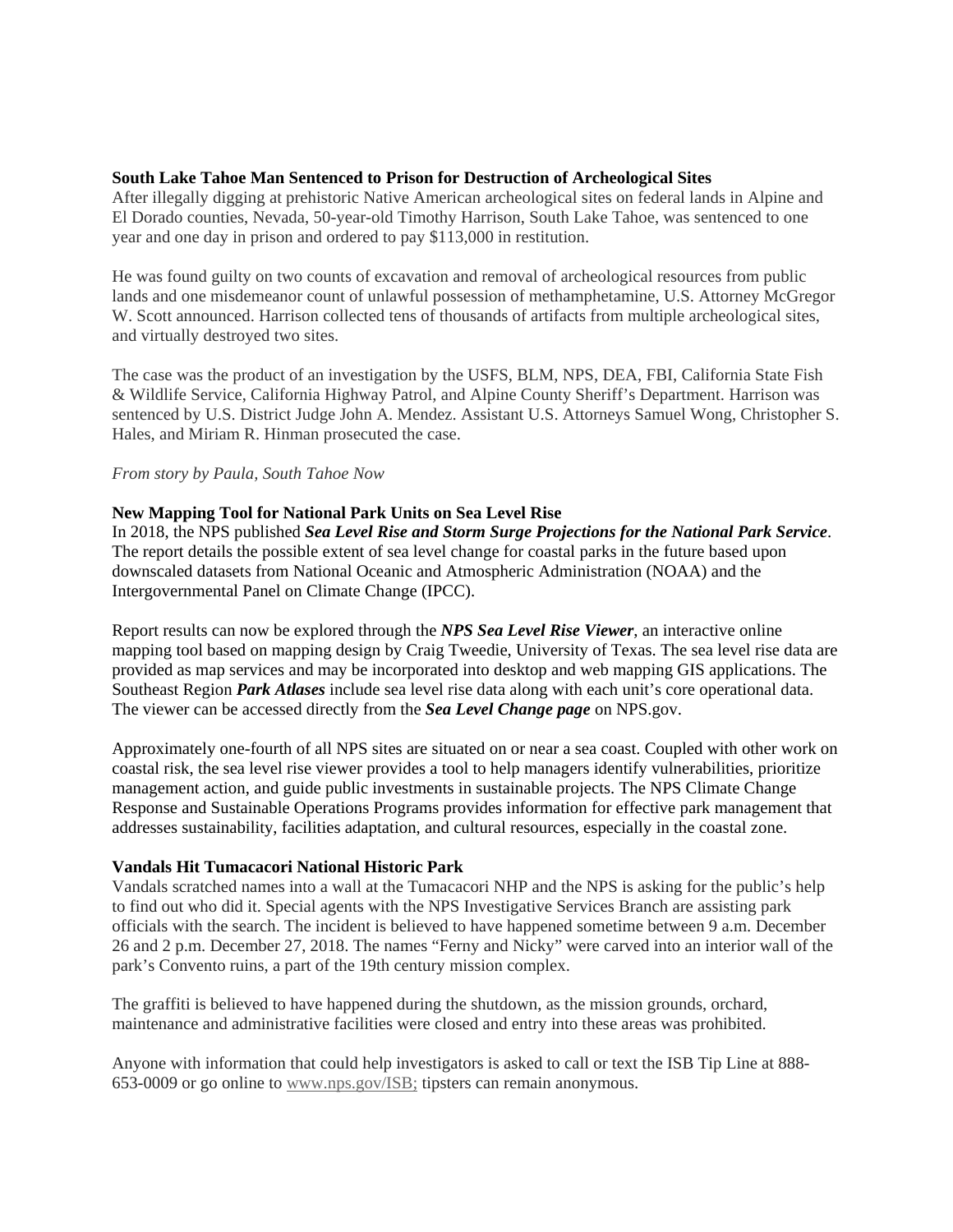## **A Continuing Confluence of Archeological Research**

The Glen Canyon Project was funded by the Bureau of Reclamation between 1957 and 1963. Before construction of Glen Canyon Dam, archeologists from the Museum of Northern Arizona (MNA) and the University of Utah documented evidence of human history in the canyons that soon would be covered by rising water. Only reconnaissance-level of survey and limited excavations were possible. Despite this, the Glen Canyon Project was one of the largest archeology programs in the Southwest, documenting thousands of sites. Sites of all ages were fully recorded, including early twentieth century mining claims, cabins, and Navajo home sites.

In 2014, MNA began a cooperative agreement with Glen Canyon NRA to monitor previously-recorded archeological sites. MNA's work has involved boat-based fieldwork to explore submerged tributary canyons along the lake, and land-based sessions on the upland terraces north of the Wahweap Bay – Lone Rock area and around Halls Crossing.

Inundation by water can cause significant impacts to archeological sites. Wave action along the shore as the water rises and falls moves artifacts, having the same effect as people collecting artifacts. This is especially true in narrow canyons where waves are confined. Water saturates the soft mortar of masonry structures, causing walls to collapse. Calcium carbonate deposited by water, commonly known as the "bathtub ring," can cover rock art panels. In areas exposed by the lower lake levels, the calcium carbonate rind is beginning to flake off, exposing rock art that appears to have survived submersion.



Recent climate models suggest the water level in Lake Powell will continue to decrease, and it may never again fill to its maximum capacity. As more archeological sites are exposed, MNA will continue to study the effects of inundation and visitation, and work with the NPS to protect these irreplaceable resources.

*From story by Kimberly Spurr, Arizona Daily Sun*

# **FEDERAL NEWS**

## **Department of Justice and Bureau of Indian Affairs Repatriate Items to Acoma Pueblo**

DOJ has announced the repatriation of an Acoma Shield and several other items of historical and cultural significance to members of the Pueblo of Acoma. BIA recovered the shield after learning that it was offered for sale online by an art gallery in Montana. Acoma Pueblo war shields are cultural patrimony.

U.S. Attorney John C. Anderson for the District of New Mexico, BIA Special Agent Franklin Chavez, and Governor Kurt Riley of the Pueblo of Acoma participated in a repatriation ceremony. Other federal and tribal officials and community members also attended the event at the Sky City Cultural Center and Haak'u Museum.

The Native American Graves Protection and Repatriation Act (NAGPRA) is a federal law intended to return unlawfully obtained human remains and cultural objects to their homelands. The U.S. Attorney's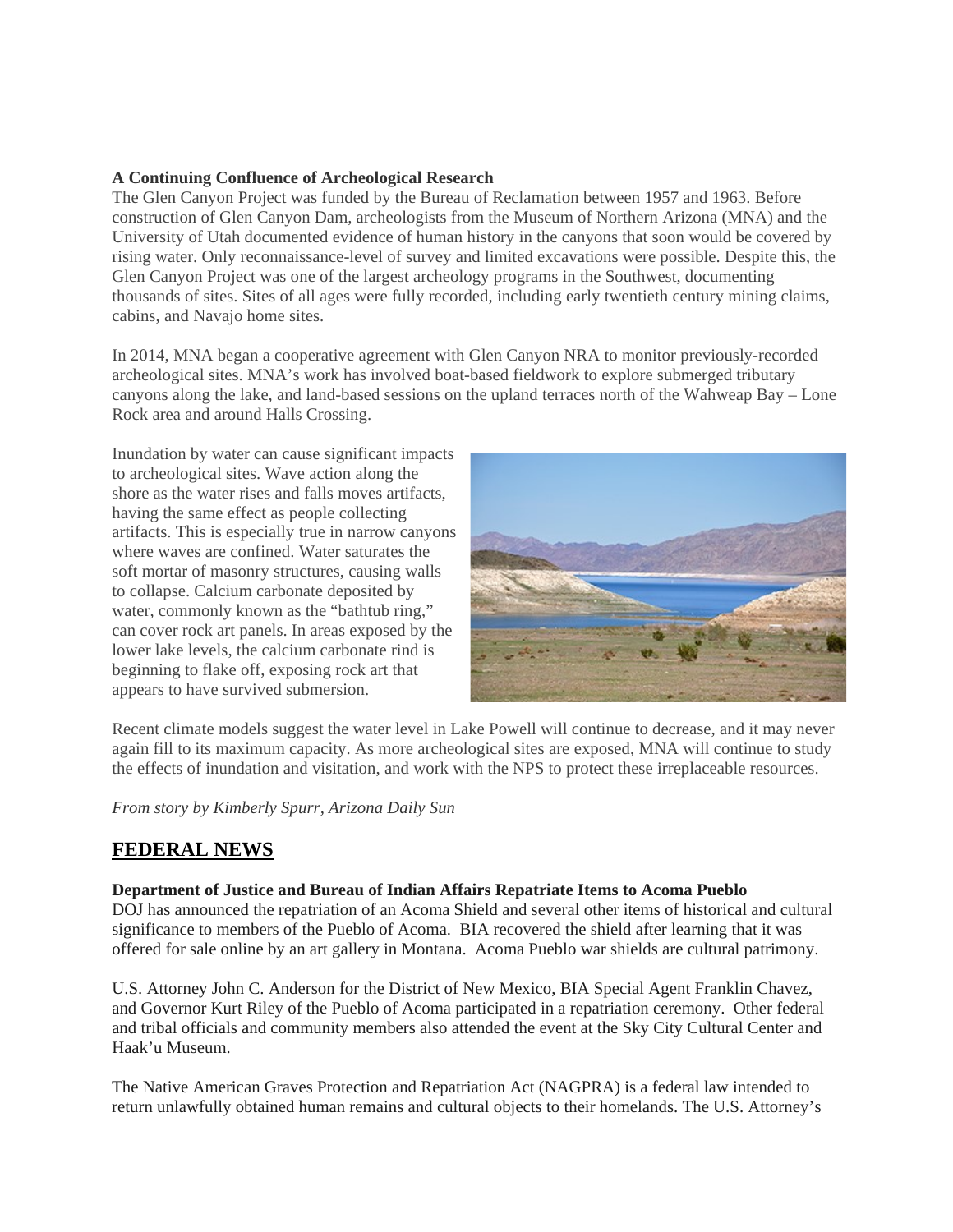Office and the BIA-Office of Justice Services Cultural Resources Division are dedicated to stemming the loss and trafficking of cultural patrimony by investigating and enforcing the NAGPRA.

### **Once-Missing Petroglyphs to be Digitally Restored**

After being blasted off a cliff face almost 60 years ago, a collection of Native American rock art went on display at the Buffalo Bill Center of the West. And then, they disappeared. For decades, the federal government looked for the artifacts, hoping to reclaim them. But it was only recently that the art was rediscovered — and now, the ancient drawings are about to get a new future in the digital world.

The prehistoric petroglyphs were first brought to fame by regional explorer Bob Edgar. However, after the rock art became more well-known, those with less appreciation for the artifacts took frequent pot shots at the drawings. The surrounding cliff face was also being mined for rip rap to shore up the banks of the Greybull River.



In 1962, Harold McCracken, the first director of the Buffalo Bill Center of the West, arranged to have the large art segment removed from the cliff on what was then thought to be private land. McCracken paid \$300 to Mr. and Mrs. John Tillard to take the rock from their property and the Basin Monument Company \$1,400 to carefully dynamite the panels off the sandstone cliff. McCracken had the large segment cut into displayable-size segments prior to being placed on display at the center in Cody. What McCracken didn't know at the time was that the panels actually rested on BLM property.

The museum display eventually was moved to storage. In the meantime, BLM officials claimed ownership of the panels. The lack of paperwork — including clear evidence of who owned the cliff complicated both the search and return of the artifacts. Eventually, staff found eight of the nine fragments of the rock art stored in an off-site Quonset hut. The museum agreed to return the panels to the BLM. The BLM promptly shipped the returned artifacts to the University of Wyoming, where they're being researched and carefully stored in climate-controlled storage.

Archeologists now hope to build a digital reconstruction of the cliff face where the petroglyphs once resided, using reflectance transformation imaging and photogrammetry. The results will be used as a key case study through which to open a dialog with the public on site vandalism, preservation, and continued public access to collections.

*From story by Mark Davis*



**The Federal Archeologist's Bookshelf: Heroes of the Underground Railroad Around Washington DC.** By Jenny Masur

If you are planning on reading a book to mark African American History Month, this is a good one to consider. "Heroes of the Underground Railroad" is about the movements of African Americans through a single city during the 19th century. The city is Washington D.C., and its history illuminates the nation's complex relationship with slavery. Within 10 miles, plantations such as Mount Vernon and Abingdon maintained a large enslaved work force. Sales of African Americans took place regularly at Alexandria,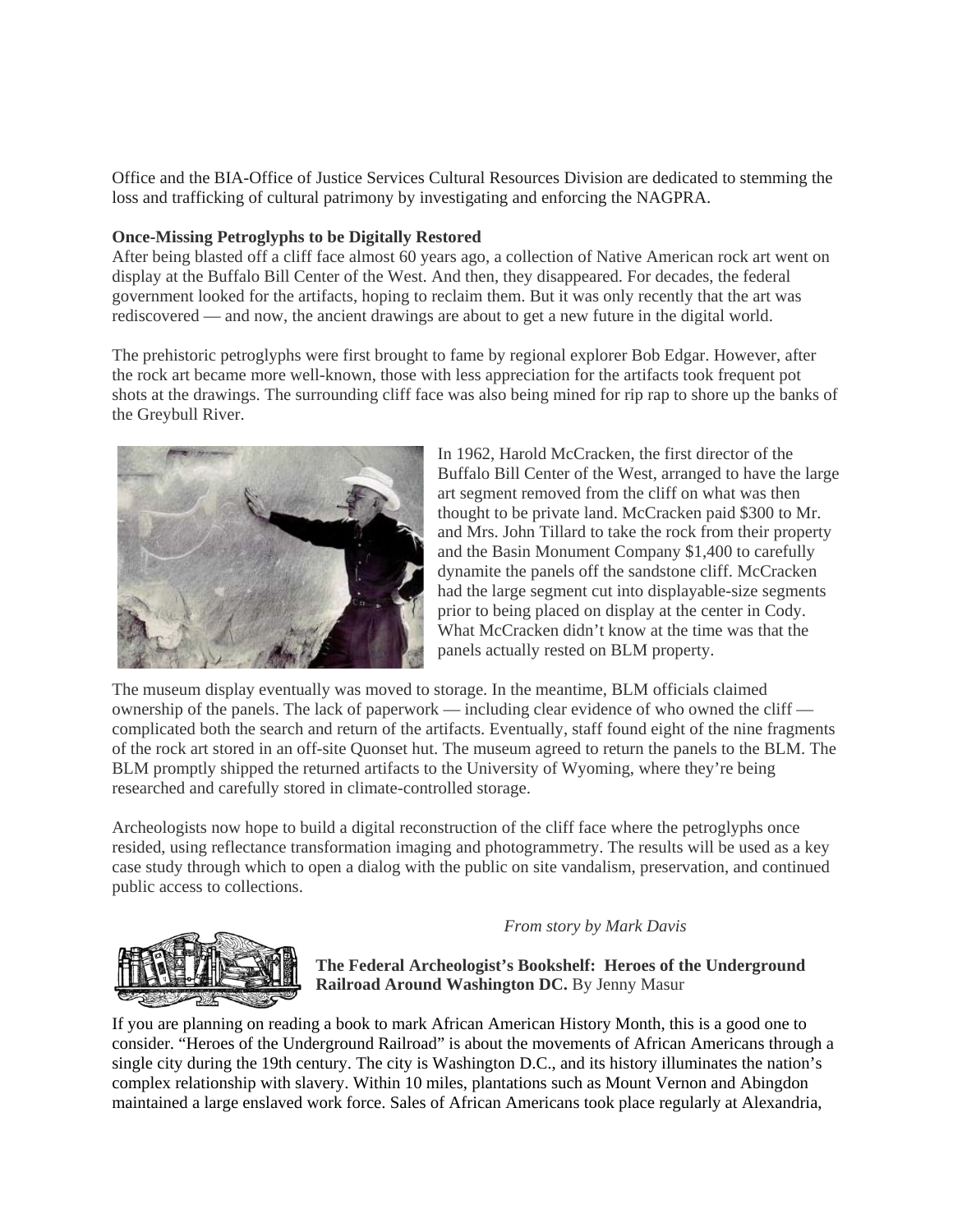just down the Potomac River from the capitol. An enslaved work force built many of the public buildings dating to that period, such as the White House and the Library of Congress. Within the District lived freedmen, enslaved people, and enslaved people from elsewhere hired out to work in the city. Given the water, rail, and road transportation routes that passed through Washington, D.C., it was inevitable that the Underground Railroad would operate here.

Masur, a retired NPS National Capital Regional Manager, Underground Railroad Program, divides her book into sections – background, people, places, and accomplices. The Background provides descriptions of slavery in the DMV during the 19th century, and the checkered history of emancipation. She defines the Underground Railroad as "resistance to power through flight," and calls those who fled slavery "freedom seekers," deftly providing enslaved people with power and agency to plan and execute their journeys. She rejects the term "slave," preferring to call them "bondsmen."

The following sections highlight people who moved through Washington, D.C. on their way to Northern cities, locations that were critical to movement, and the network of people who assisted. These stories illustrate Stanley Harrold's Foreword. He points out that the institution of slavery in America was unique in at least two respects: unlike slavery in Europe and Africa, slavery in the New World was based on race rather than economic status, and that African American (and Native American) slaves had no conventional human rights, that is, they were property and treated as such. Masur's vignettes demonstrate what a vicious effect this had on enslaved families and on slaveholders who lived in close proximity to this pernicious institution.

Masur notes that women "heavily embedded in kinship responsibilities" faced greater challenges than men in trying to escape slavery. Wives and husbands often were forced to live apart and women, as single heads of households, needed to take dependent children with them when attempting freedom. The story of the Plummers illustrates this well. Emily and Adam Plummer were married in 1841 and lived on separate plantations. They attempted to run away together in 1845, when they had two children, but were caught. In 1851, Emily and her youngest children were sold to another owner, leaving two behind. In 1863, Emily and five young children tried again to escape, but was intercepted. The family was not to be together again until 1866, when a son brought the eldest daughter back from New Orleans, where she was taken after being sold.

Even non-residents of Washington will find this an interesting read. Boarding houses, which were compared to college fraternities, had a special status in Washington. Abolitionists and Congressional antislavery advocates were "an unwelcome minority" in Washington, Masur tells us in "Impact of Places and Events," but many found a welcome haven in Mrs. Sprigg's boarding house. Abraham Lincoln and his wife lived here during his time in Congress.

This section and the following, "Operatives, Accomplices and Helpers" reminds us that Freedom seekers were not the only people who risked their lives for freedom. Heroes of the Underground Railroad include non-enslaved individuals who, if caught, could suffer the loss of family, livelihood, or life. Even with white privilege, helping freedom seekers was risky and dangerous. A number of people who were caught stood trial and went to prison, ruining their finances and their health.

The Selected Sources list primary sources for the profiles contained in the preceding chapters and are wonderful additions to the book, as is the Appendix. It provides addresses for a number of the locations and events mentioned in the text. There is even an index, a labor of love in a self-published book.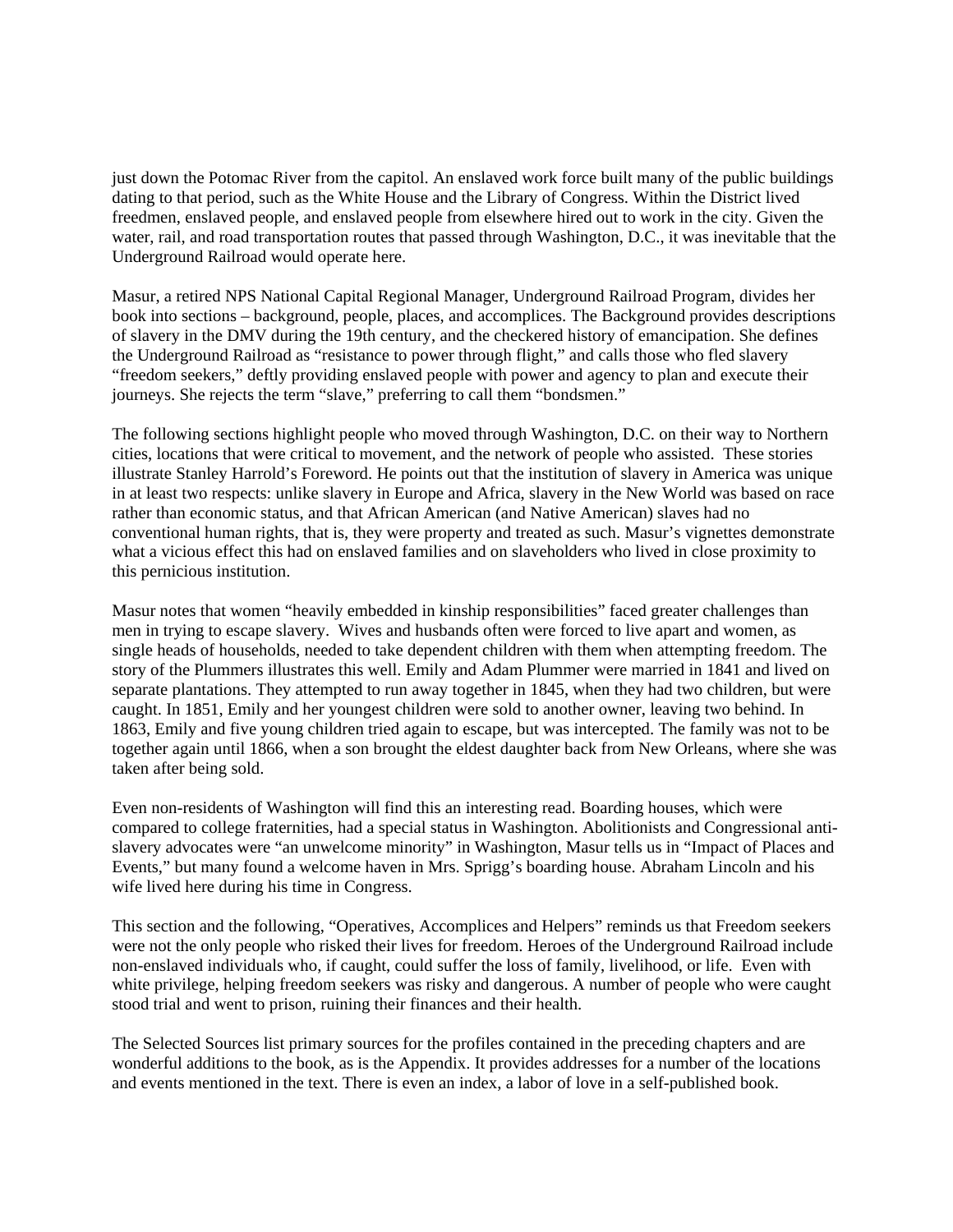Masur mentions a person and an event that I wish that she had spent more time on. The person was Reverend Charles Torrey, who helped hundreds of freedom seekers before being caught and sentenced to prison in Maryland, where he died. The event was the interception of a ship, the *Pearl*, with nearly 100 freedom seekers on board, as it attempted to sail down the Potomac to Chesapeake Bay. Luckily for me, however, several pertinent books are listed in the Selected Sources – more reading for African American History Month**!**

*By Karen Mudar*

# **GRANTS AND TRAINING**

# **NAGPRA Grants Available for FY2019**

The National NAGPRA Program is currently accepting applications for their Consultation/Documentation and Repatriation grant programs. Access more information and the applications through the NAGPRA Grants website: [https://www.nps.gov/nagpra/GRANTS/INDEX.HTM.](https://www.nps.gov/nagpra/GRANTS/INDEX.HTM) Deadlines to apply are March 8, 2019 for Consultation/Documentation grants and May 17, 2019, for Repatriation grants.

**Contact:** Sarah Glass, Notice and Grant Coordinator, National NAGPRA Program, 202.354.1479

# **John L. Cotter Award- Call for Nominations**

NPS archeologists created the John L. Cotter Award for Excellence in NPS Archeology to honor the long and distinguished career and pioneering contributions to professional archeology within the National Park System of Dr. John L. Cotter. The award recognizes the archeological accomplishments of NPS staff or a partnership researcher within a unit or units of the National Park System. Submit nominations for professional achievement or project excellence by March 30, 2019. Nomination guidelines and format can be found at:

[https://drive.google.com/open?id=1wnSnHGf\\_s22rtS0iTKMClrD0yRpbSHnb](https://drive.google.com/open?id=1wnSnHGf_s22rtS0iTKMClrD0yRpbSHnb) or email the committee chair [\(adam\\_freeburg@nps.gov\)](mailto:adam_freeburg@nps.gov) for more information.

# **National Center for Preservation Technology and Training Offers Training in Archeology of Firearms**

NCPTT, the Springfield Armory National Historic Site, and the Friends of NCPTT are sponsoring the Archeology of Firearms March 11-13, 2019 at Springfield Armory NHS, Springfield, MA. This workshop is being offered to discuss and demonstrate methods for studying firearms, firearm parts and ammunition components found in archeological contexts. The training offers information, analytical techniques, and conceptual approaches that archeologists can use to understand the material residues of guns.

Tuition: Regular \$450, student \$225

Contact: Tad Britt (318) 521-5641 [Tad\\_Britt@nps.gov](http://r20.rs6.net/tn.jsp?f=0012Ug6BoUPNySAPUlWjBliDHJBnRvUjICOD05SDfy0HIKbSPP0iW8EEUy-Rx-AqNG3IIU4e0GZvElUIN8JYPXyrNgIzxK6PfKmssYOoRklhlogq3zAOUWrb4v6c6E_63NTPpXvMy1w5lUod2_3VOMR109DCV5EY4X2d9WoZmsUFDoMzy3JWnnD-tJLTaJz3LdE9uCi0dYqSP4e-Iq746PMAq9lD4DcrUPCBFVThnWjvfPfFc4kalXYu0PPsWZ6bHkD&c=o0JMOve__0i5mkgr7dp7O0nNsfnIpRwVTzbMAwa85Ty-ydjlFm8ltg==&ch=3fhLXRsDK9zX8jDe4loysJAJDGCcOAQ9B43hFRCmJKUBvB8DGNdO-w==)

## **Gloria S. King Research Fellowship in Archaeology**

The Maryland Archaeological Conservation (MAC) Laboratory is accepting applications for the seventh year of the Gloria King Research Fellowship in Archaeology. The MAC Lab is an archeological research, conservation, and curation facility located at Jefferson Patterson Park &Museum, the Maryland State Museum of Archaeology. The MAC Lab is a clearinghouse for archeological collections recovered from